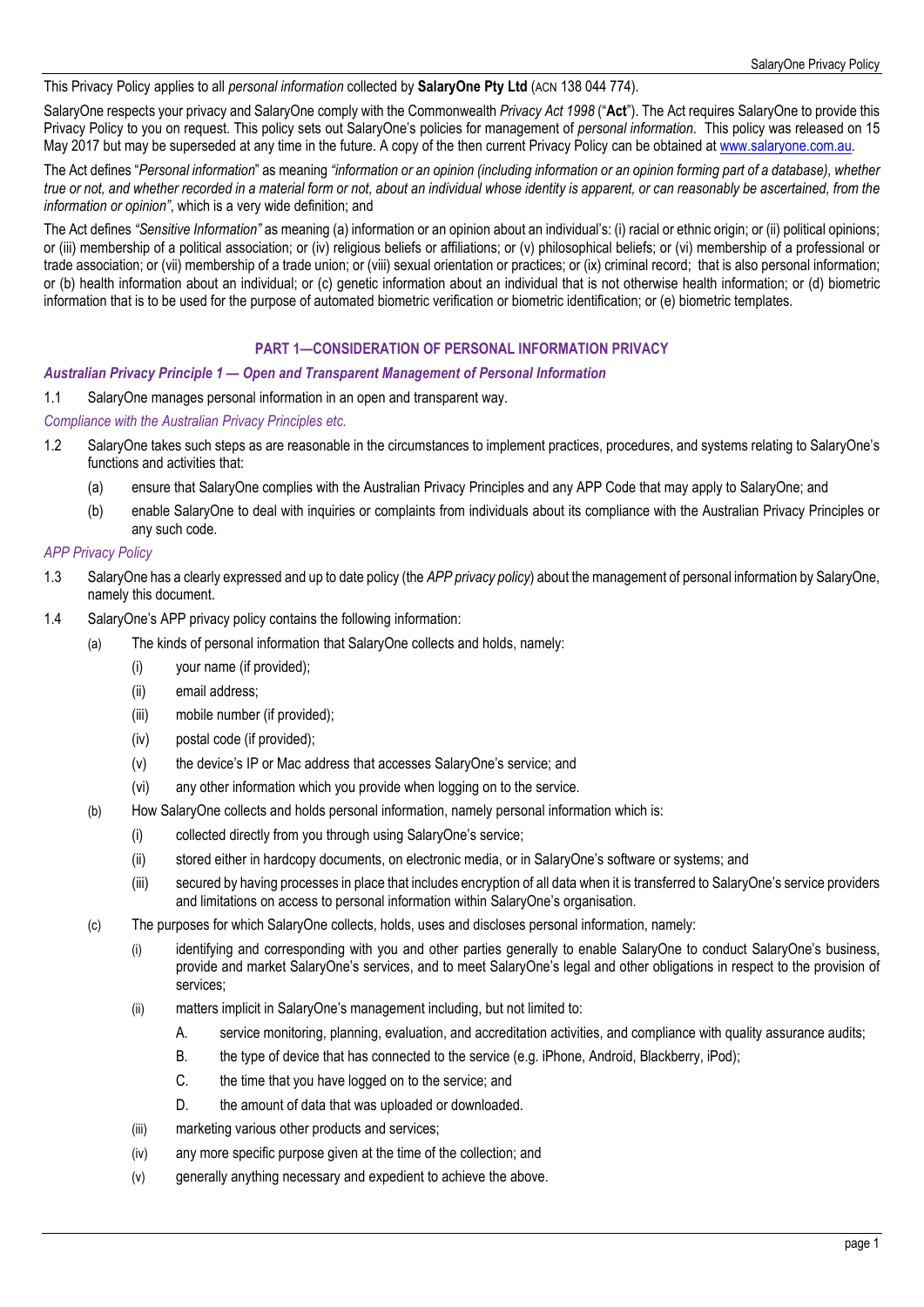(d) How an individual may access personal information about the individual that is held by SalaryOne and seek the correction of such information, namely by contacting SalaryOne at:

**SalaryOne Pty Ltd** (ACN 138 044 774)

PO Box 405, Floreat WA 6014

E-Mail: **julian@salaryone.com.au**

Web: **www.salaryone.com.au**

### Privacy Officer: **Mr Julian Keys**

- (e) How an individual may complain about a breach of the Australian Privacy Principles, or a registered APP code (if any) that binds SalaryOne, and how SalaryOne will deal with such a complaint, namely:
	- (i) an individual may make a complaint by contacting SalaryOne via the contact details provided at clause 1.4(d).
	- (ii) SalaryOne deals with complaints by investigating the complaint and taking the appropriate action.
- (f) Whether SalaryOne is likely to disclose personal information to overseas recipients, namely SalaryOne does not disclose personal information to overseas recipients, except to the extent that the information is stored on servers abroad.
- (g) If SalaryOne is likely to disclose personal information to overseas recipients, the countries in which such recipients are likely to be located if it is practicable to specify those countries in the policy, namely the servers referred to in clause 1.4(f) SalaryOne believe are:
	- (i) USA;
	- (ii) United Kingdom; and
	- (iii) New Zealand.

### *Availability of APP Privacy Policy, etc.*

1.5 SalaryOne takes such steps as are reasonable in the circumstances to make its APP privacy policy available:

- (a) free of charge; and
- (b) in such form as is appropriate.

Note: SalaryOne makes its APP privacy policy available on SalaryOne's website.

1.6 If a person or body requests a copy of SalaryOne's APP privacy policy in a particular form, SalaryOne takes such steps as are reasonable in the circumstances to give the person or body a copy in that form.

# *Australian Privacy Principle 2 — Anonymity and Pseudonymity*

2.1 Individuals do not have the option of not identifying themselves, or of using a pseudonym, when dealing with SalaryOne in relation to a particular matter.

#### **PART 2—COLLECTION OF PERSONAL INFORMATION**

### *Australian Privacy Principle 3 — Collection of Solicited Personal Information*

#### *Personal Information other than Sensitive Information*

3.1/3.2 SalaryOne does not collect personal information (other than sensitive information) unless the information is reasonably necessary for, or directly related to, one or more of SalaryOne's functions or activities.

### *Sensitive Information*

- 3.3 SalaryOne does not collect sensitive information about an individual unless:
	- (a) the individual consents to the collection of the information and the information is reasonably necessary for one or more of SalaryOne's functions or activities; and
	- (b) subclause 3.4 applies in relation to the information.
- 3.4 This subclause applies in relation to sensitive information about an individual if:
	- (a) the collection of the information is required or authorised by or under an Australian law or a court/tribunal order; or
	- (b) a permitted general situation exists in relation to the collection of the information by SalaryOne; or
	- (c) a permitted health situation exists in relation to the collection of the information by SalaryOne.

Note: For *permitted general situation*, see section 16A of the Act. For *permitted health situation*, see section 16B of the Act.

# *Means of Collection*

- 3.5 SalaryOne collects personal information only by lawful and fair means.
- 3.6 SalaryOne collects personal information about an individual only from the individual unless it is unreasonable or impracticable to do so. *Solicited Personal Information*

# 3.7 This principle applies to the collection of personal information that is solicited by SalaryOne.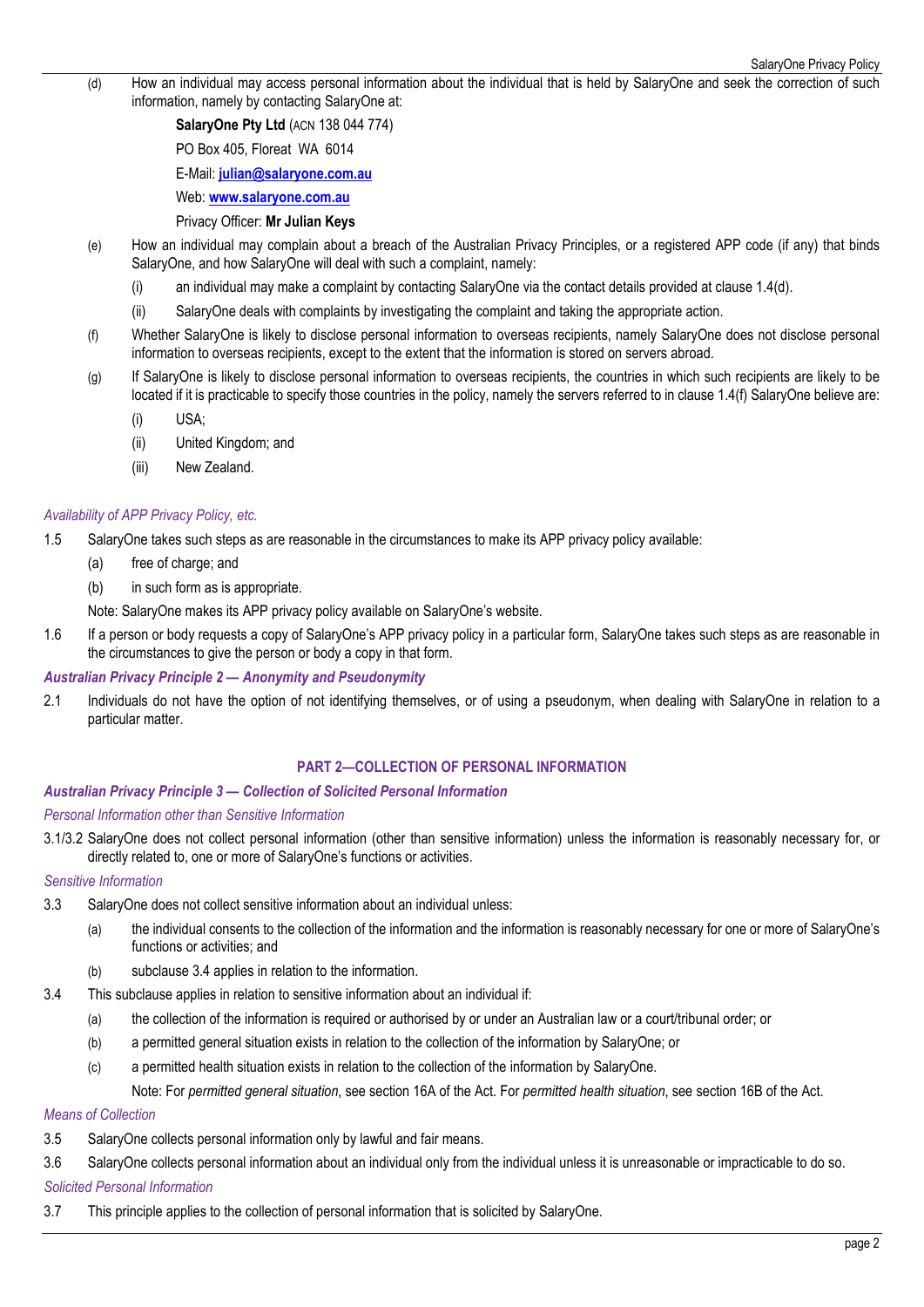### *Australian Privacy Principle 4 — Dealing with Unsolicited Personal Information*

# 4.1 If:

- (a) SalaryOne receives personal information; and
- (b) SalaryOne did not solicit the information,

... SalaryOne will, within a reasonable period after receiving the information, decide whether or not SalaryOne could have collected the personal information under Australian Privacy Principle 3.

- 4.2 SalaryOne may use or disclose the personal information for the purposes of making the decision under subclause 4.1.
- 4.3 If:
	- (a) SalaryOne decides that SalaryOne could not have collected the personal information; and
	- (b) the personal information is not contained in a Commonwealth record,

… SalaryOne will, as soon as practicable but only if it is lawful and reasonable to do so, destroy the information or ensure that the information is de-identified.

4.4 If subclause 4.3 does not apply in relation to the personal information, Australian Privacy Principles 5 to 13 apply in relation to the information as if SalaryOne had collected the information under Australian Privacy Principle 3.

# *Australian Privacy Principle 5 — Notification of the Collection of Personal Information*

- 5.1 At or before the time or, if that is not practicable, as soon as practicable after, SalaryOne collects personal information about an individual, SalaryOne will take such steps as are reasonable in the circumstances:
	- (a) to notify the individual of such matters referred to in subclause 5.2 as are reasonable in the circumstances; or
	- (b) to otherwise ensure that the individual is aware of any such matters.
- 5.2 The matters for the purposes of subclause 5.1 are as follows:
	- (a) The identity and contact details of SalaryOne, namely the contact details provided at clause 1.4(d):
	- (b) If:
		- (i) SalaryOne collects the personal information from someone other than the individual; or
		- (ii) the individual may not be aware that SalaryOne has collected the personal information,
		- ... the fact that SalaryOne so collects, or has collected, the information and the circumstances of that collection, namely:
		- (iii) when the information was collected;
		- (iv) from whom the personal information was collected, unless if doing so would be an interference with the privacy of that individual (for example, the use or disclosure breaches Australian Privacy Principle 6 because that individual would not reasonably expect their personal information to be disclosed in an Australian Privacy Principle 5 notice and no other exception in Australian Privacy Principle 6 applies) (see Australian Privacy Principle 6); and
		- (v) the method of collection, for example, whether that personal information was collected through use of software (such as cookies), or biometric technology (such as voice or facial recognition).
	- (c) If the collection of the personal information is required or authorised by or under an Australian law or a court/tribunal order, the fact that the collection is so required or authorised (including the name of the Australian law, or details of the court/ tribunal order, that requires or authorises the collection).
	- (d) The purposes for which SalaryOne collects the personal information, namely the purposes referred to at clause 1.4(c).
	- (e) The main consequences for the individual if all or some of the personal information is not collected by SalaryOne, namely:
		- (i) you may not be eligible to use SalaryOne's service; or
		- (ii) SalaryOne may not be able to properly investigate or resolve your complaint.

Note: This is not an extensive list of consequences that my result if personal information is not collected, but just some examples of possible consequences.

- (f) Any other APP entity, body or person, or the types of any other APP entities, bodies or persons, to which SalaryOne usually discloses personal information of the kind collected by SalaryOne, namely the organisations (or the types of organisations) to which SalaryOne usually disclose personal information are:
	- (i) SalaryOne's clients and other parties to their transactions and other representatives of those other parties;
	- (ii) SalaryOne's own lawyers, accountants and auditors, including quality auditors and advisers if necessary for SalaryOne to provide its services or conduct its business;
	- (iii) contractors that provide information technology services and the like, if necessary for them to provide their services to SalaryOne's business, and
	- (iv) other persons or organisations that need to be given *personal information* in order for SalaryOne to provide SalaryOne's services and conduct SalaryOne's businesses properly.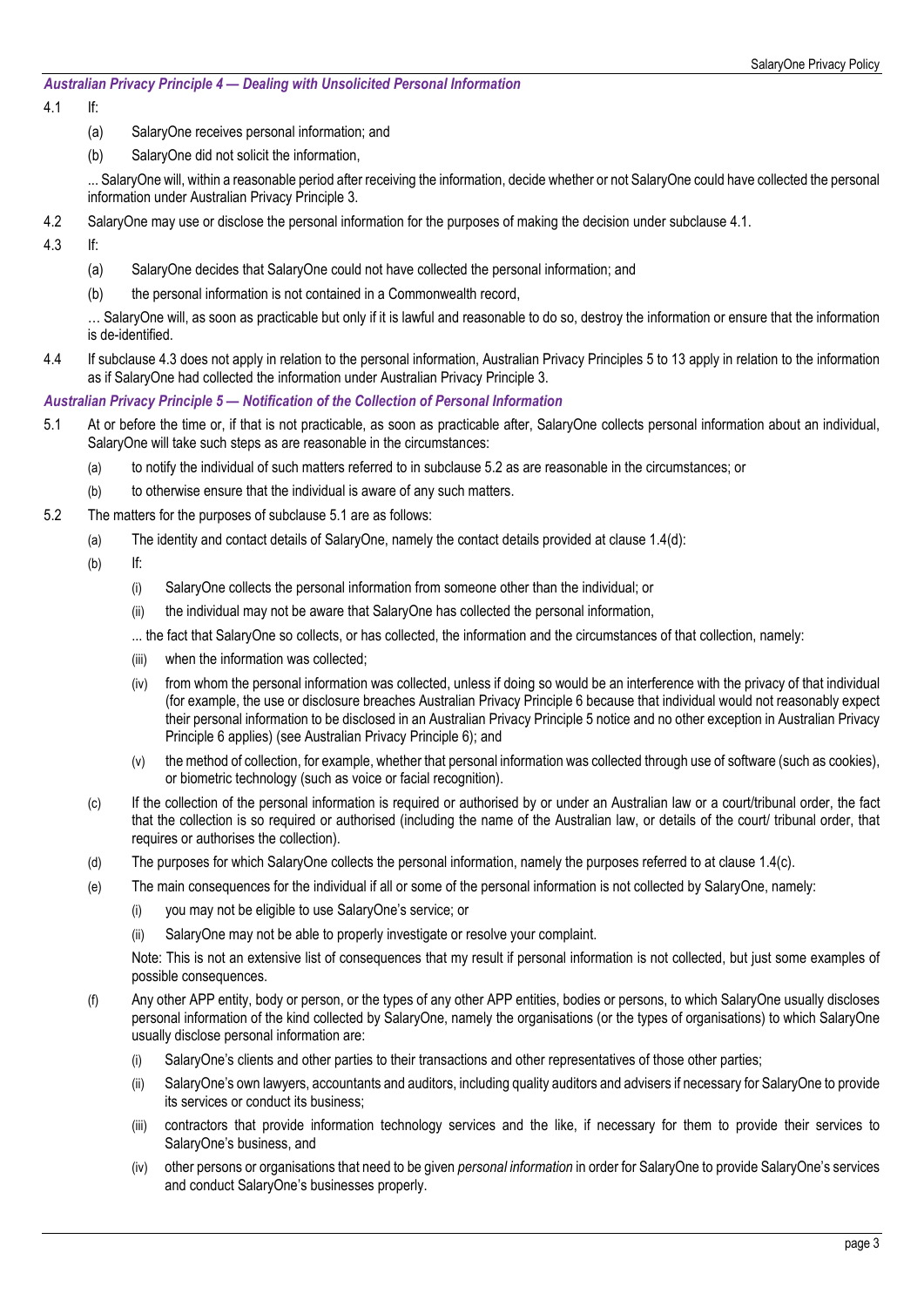- (g) That SalaryOne's APP privacy policy contains information about how the individual may access the personal information about the individual that is held by SalaryOne and seek the correction of such information, namely via the contact details provided at clause 1.4(d).
- (h) That SalaryOne's APP privacy policy contains information about how the individual may complain about a breach of the Australian Privacy Principles, or a registered APP code (if any) that binds SalaryOne, and how SalaryOne will deal with such a complaint, namely via the contact details provided at clause 1.4(d).
- (i) Whether SalaryOne is likely to disclose the personal information to overseas recipients, namely SalaryOne do not disclose personal information to overseas recipients, except to the extent that the information is stored on servers abroad.
- (j) If SalaryOne is likely to disclose the personal information to overseas recipients, the countries in which such recipients are likely to be located if it is practicable to specify those countries in the notification or to otherwise make the individual aware of them, namely the servers referred to in clause 5.2(i) SalaryOne believe are the countries referred to in clause 1.4(g).

### **PART 3—DEALING WITH PERSONAL INFORMATION**

#### *Australian Privacy Principle 6 — Use or Disclosure of Personal Information*

#### *Use or Disclosure*

- 6.1 If SalaryOne holds personal information about an individual that was collected for a particular purpose (the primary purpose), SalaryOne does not use or disclose the information for another purpose (the secondary purpose) unless:
	- (a) the individual has consented to the use or disclosure of the information; or
	- (b) subclause 6.2 or 6.3 applies in relation to the use or disclosure of the information.

Note: Australian Privacy Principle 8 sets out requirements for the disclosure of personal information to a person who is not in Australia or an external Territory.

- 6.2 This subclause applies in relation to the use or disclosure of personal information about an individual if:
	- (a) the individual would reasonably expect SalaryOne to use or disclose the information for the secondary purpose and the secondary purpose is:
		- (i) if the information is sensitive information—directly related to the primary purpose; or
		- (ii) if the information is not sensitive information—related to the primary purpose; or
	- (b) the use or disclosure of the information is required or authorised by or under an Australian law or a court/tribunal order; or
	- (c) a permitted general situation exists in relation to the use or disclosure of the information by SalaryOne; or
	- (d) a permitted health situation exists in relation to the use or disclosure of the information by SalaryOne; or
	- (e) SalaryOne reasonably believes that the use or disclosure of the information is reasonably necessary for one or more enforcement related activities conducted by, or on behalf of, an enforcement body.
- 6.4 SalaryOne takes such steps as are reasonable in the circumstances to ensure that the information is de-identified before SalaryOne discloses it in accordance with subclause 6.1 or 6.2.

#### *Written Note of Use or Disclosure*

6.5 If SalaryOne uses or discloses personal information in accordance with paragraph 6.2(e), SalaryOne makes a written note of the use or disclosure.

#### *Related Bodies Corporate*

6.6 If SalaryOne collects personal information from a related body corporate, this principle applies as if SalaryOne's primary purpose for the collection of the information were the primary purpose for which the related body corporate collected the information.

#### *Exceptions*

- 6.7 This principle does not apply to the use or disclosure by SalaryOne of:
	- (a) personal information for the purpose of direct marketing; or
	- (b) government related identifiers.

#### *Australian Privacy Principle 7 — Direct Marketing*

#### *Direct Marketing*

7.1 If SalaryOne holds personal information about an individual, SalaryOne does not use or disclose the information for the purpose of direct marketing except as permitted by subclauses 7.2, 7.3, 7.4 and 7.5.

#### *Exceptions—Personal Information other than Sensitive Information*

- 7.2 SalaryOne may use or disclose personal information (other than sensitive information) about an individual for the purpose of direct marketing if:
	- (a) SalaryOne collected the information from the individual;
	- (b) the individual would reasonably expect SalaryOne to use or disclose the information for that purpose;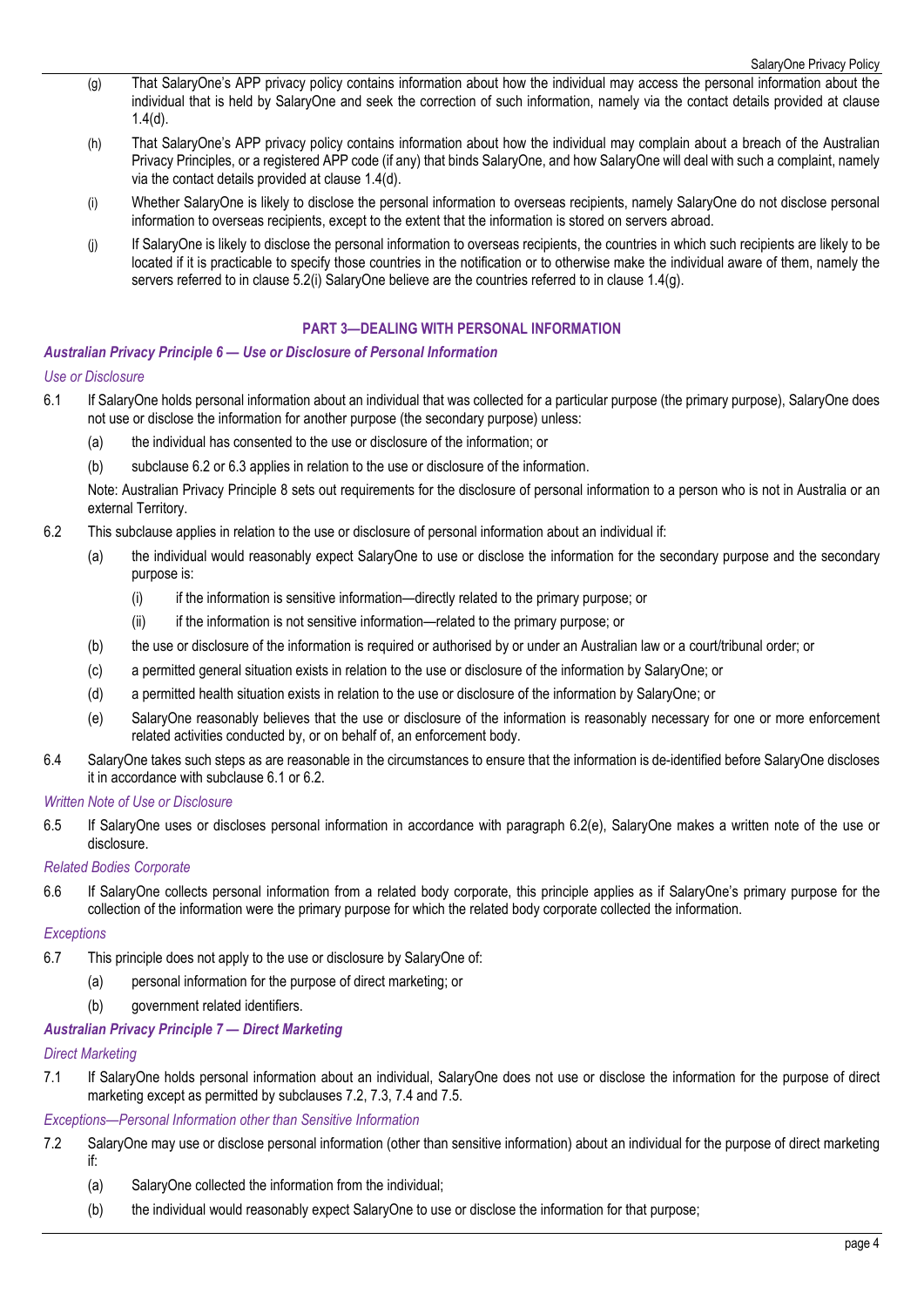- (c) SalaryOne provides a simple means by which the individual may easily request not to receive direct marketing communications from SalaryOne; and
- (d) the individual has not made such a request to SalaryOne.
- 7.3 SalaryOne may use or disclose personal information (other than sensitive information) about an individual for the purpose of direct marketing if:
	- (a) SalaryOne collected the information from:
		- (i) the individual and the individual would not reasonably expect SalaryOne to use or disclose the information for that purpose; or
		- (ii) someone other than the individual; and
	- (b) either:
		- (i) the individual has consented to the use or disclosure of the information for that purpose; or
		- (ii) it is impracticable to obtain that consent; and
	- (c) SalaryOne provides a simple means by which the individual may easily request not to receive direct marketing communications from SalaryOne; and
	- (d) in each direct marketing communication with the individual:
		- (i) SalaryOne includes a prominent statement that the individual may make such a request; or
		- (ii) SalaryOne otherwise draws the individual's attention to the fact that the individual may make such a request; and
	- (e) the individual has not made such a request to SalaryOne.

#### *Exception—Sensitive Information*

7.4 SalaryOne may use or disclose sensitive information about an individual for the purpose of direct marketing if the individual has consented to the use or disclosure of the information for that purpose.

### *Exception—Contracted Service Providers*

- 7.5 SalaryOne may use or disclose personal information for the purpose of direct marketing if:
	- (a) SalaryOne is a contracted service provider for a Commonwealth contract;
	- (b) SalaryOne collected the information for the purpose of meeting (directly or indirectly) an obligation under the contract; and
	- (c) the use or disclosure is necessary to meet (directly or indirectly) such an obligation.

### *Individual may Request not to Receive Direct Marketing Communications etc.*

- 7.6 If SalaryOne uses or discloses personal information about an individual:
	- (a) for the purpose of direct marketing by SalaryOne; or
	- (b) for the purpose of facilitating direct marketing by other organisations;

#### … the individual may:

- (c) if paragraph (a) applies—request not to receive direct marketing communications from SalaryOne;
- (d) if paragraph (b) applies—request SalaryOne not to use or disclose the information for the purpose referred to in that paragraph; and
- (e) request SalaryOne to provide its source of the information.
- 7.7 If an individual makes a request under subclause 7.6, SalaryOne will not charge the individual for the making of, or to give effect to, the request and:
	- (a) if the request is of a kind referred to in paragraph 7.6(c) or (d) SalaryOne will give effect to the request within a reasonable period after the request is made; and
	- (b) if the request is of a kind referred to in paragraph 7.6(e) SalaryOne will, within a reasonable period after the request is made, notify the individual of its source unless it is impracticable or unreasonable to do so.

#### *Interaction with other Legislation*

- 7.8 This principle does not apply to the extent that any of the following apply:
	- (a) the *Do Not Call Register Act 2006*;
	- (b) the *Spam Act 2003*;
	- (c) any other Act of the Commonwealth, or a Norfolk Island enactment, prescribed by the regulations.

#### *Australian Privacy Principle 8 — Cross-Border Disclosure of Personal Information*

- 8.1 Before SalaryOne discloses personal information about an individual to a person (the overseas recipient):
	- (a) who is not in Australia or an external Territory; and
	- (b) who is not SalaryOne or the individual,

... SalaryOne takes such steps as are reasonable in the circumstances to ensure that the overseas recipient does not breach the Australian Privacy Principles (other than Australian Privacy Principle 1) in relation to the information.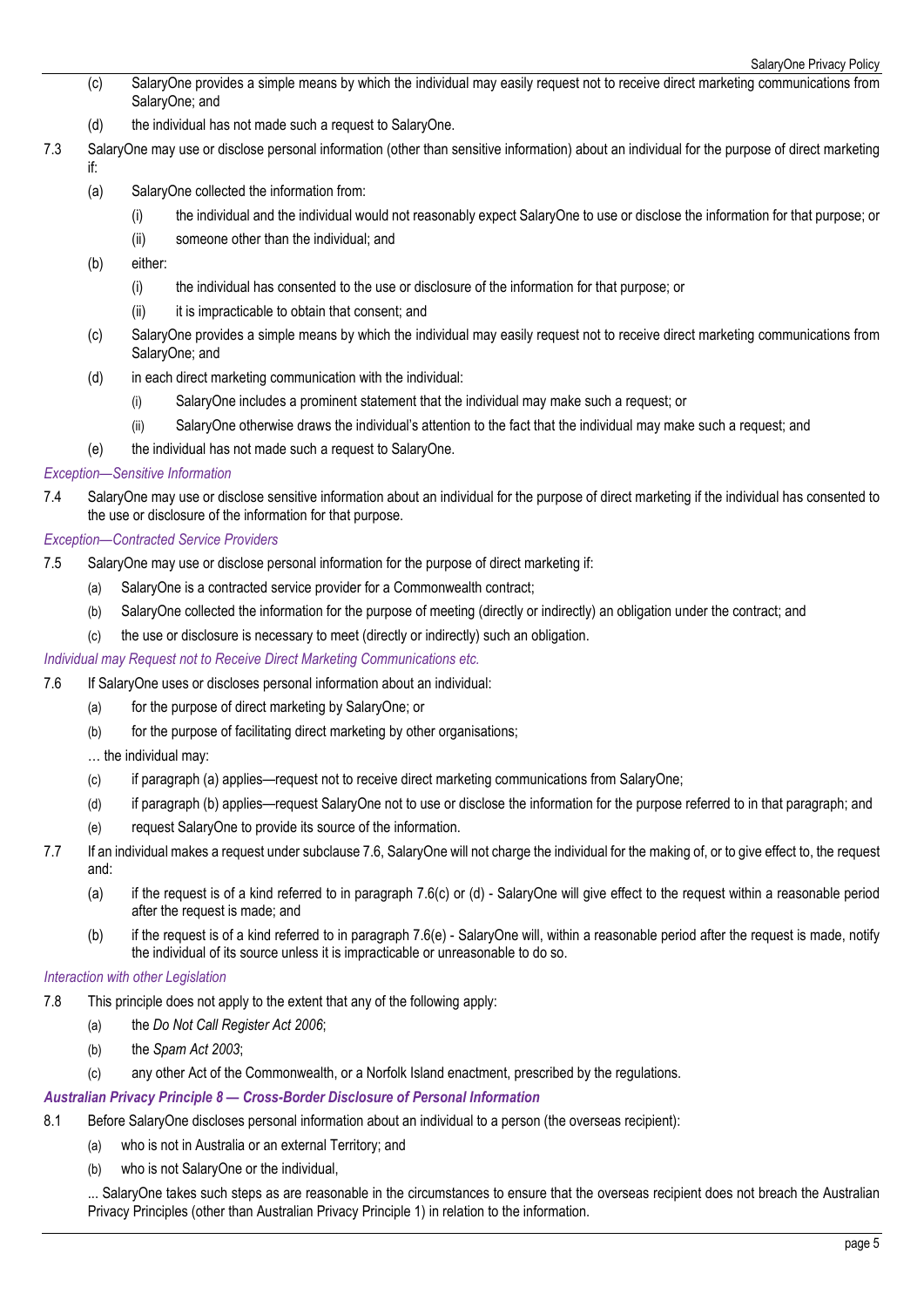- 8.2 Subclause 8.1 does not apply to the disclosure of personal information about an individual by SalaryOne to the overseas recipient if:
	- (a) SalaryOne reasonably believes that:
		- (i) the recipient of the information is subject to a law, or binding scheme, that has the effect of protecting the information in a way that, overall, is at least substantially similar to the way in which the Australian Privacy Principles protect the information; and
		- (ii) there are mechanisms that the individual can access to take action to enforce that protection of the law or binding scheme; or
	- (b) both of the following apply:
		- (i) SalaryOne expressly informs the individual that if he or she consents to the disclosure of the information, subclause 8.1 will not apply to the disclosure;
		- (ii) after being so informed, the individual consents to the disclosure; or
	- (c) the disclosure of the information is required or authorised by or under an Australian law or a court/tribunal order; or
	- (d) a permitted general situation exists in relation to the disclosure of the information by SalaryOne, other than a situation where the collection, use or disclosure is reasonably necessary for
		- (i) the establishment, exercise or defence of a legal or equitable claim; or
		- (ii) the purposes of a confidential alternative dispute resolution process.

#### *Australian Privacy Principle 9 — Adoption, Use or Disclosure of Government Related Identifiers*

#### *Adoption of Government Related Identifiers*

- 9.1 SalaryOne does not adopt a government related identifier of an individual as its own identifier of the individual unless:
	- (a) the adoption of the government related identifier is required or authorised by or under an Australian law or a court/tribunal order; or
	- (b) subclause 9.3 applies in relation to the adoption.

#### *Use or Disclosure of Government Related Identifiers*

- 9.2 SalaryOne does not use or disclose a government related identifier of an individual unless:
	- (a) the use or disclosure of the identifier is reasonably necessary for SalaryOne to verify the identity of the individual for the purposes of SalaryOne's activities or functions; or
	- (b) the use or disclosure of the identifier is reasonably necessary for SalaryOne to fulfil its obligations to an agency or a State or Territory authority; or
	- (c) the use or disclosure of the identifier is required or authorised by or under an Australian law or a court/tribunal order; or
	- (d) a permitted general situation (other than the situation referred to in item 4 or 5 of the table in subsection 16A(1) of the Act) exists in relation to the use or disclosure of the identifier; or
	- (e) SalaryOne reasonably believes that the use or disclosure of the identifier is reasonably necessary for one or more enforcement related activities conducted by, or on behalf of, an enforcement body; or
	- (f) subclause 9.3 applies in relation to the use or disclosure.
	- Note 1: An act or practice of an agency may be treated as an act or practice of SalaryOne, see section 7A of the Act.

Note 2: For *permitted general situation,* see section 16A of the Act.

#### *Regulations about Adoption, Use, or Disclosure*

- 9.3 This subclause applies in relation to the adoption, use or disclosure by SalaryOne of a government related identifier of an individual if:
	- (a) the identifier is prescribed by the regulations;
	- (b) SalaryOne is prescribed by the regulations, or is included in a class of organisations prescribed by the regulations; and
	- (c) the adoption, use or disclosure occurs in the circumstances prescribed by the regulations.

### **PART 4—INTEGRITY OF PERSONAL INFORMATION**

#### *Australian Privacy Principle 10 — Quality of Personal Information*

- 10.1 SalaryOne takes such steps as are reasonable in the circumstances to ensure that the personal information that SalaryOne collects is accurate, up to date and complete.
- 10.2 SalaryOne take such steps as are reasonable in the circumstances to ensure that the personal information that SalaryOne uses or discloses is, having regard to the purpose of the use or disclosure, accurate, up to date, complete and relevant.

#### *Australian Privacy Principle 11 — Security of Personal Information*

- 11.1 If SalaryOne holds personal information, SalaryOne takes such steps as are reasonable in the circumstances to protect the information:
	- (a) from misuse, interference and loss; and
	- (b) from unauthorised access, modification or disclosure.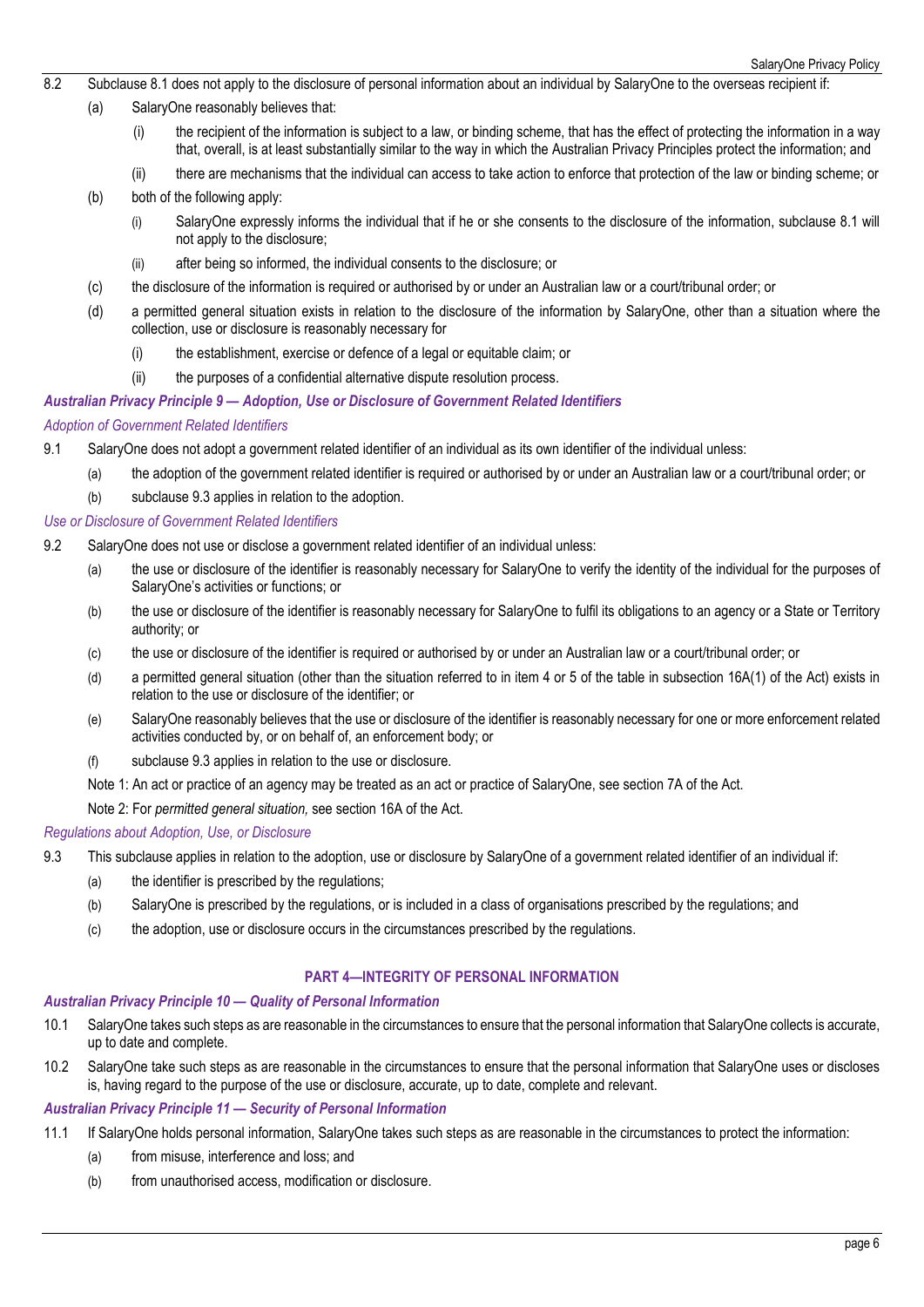$11.2$  If

- (a) SalaryOne holds personal information about an individual;
- (b) SalaryOne no longer needs the information for any purpose for which the information may be used or disclosed by SalaryOne under this Schedule;
- (c) the information is not contained in a Commonwealth record; and
- (d) SalaryOne is not required by or under an Australian law, or a court/tribunal order, to retain the information,

... SalaryOne takes such steps as are reasonable in the circumstances to destroy the information or to ensure that the information is deidentified.

### **PART 5—ACCESS TO, AND CORRECTION OF, PERSONAL INFORMATION**

#### *Australian Privacy Principle 12 — Access to Personal Information*

#### *Access*

12.1 If SalaryOne holds personal information about an individual, SalaryOne will, on request by the individual, give the individual access to the information.

# *Exception to Access — Agency*

12.2 SalaryOne is not an agency and accordingly clause 12.2 is not applicable to SalaryOne.

### *Exception to Access—Organisation*

- 12.3 Despite subclause 12.1, SalaryOne is not required to give the individual access to the personal information to the extent that:
	- (a) SalaryOne reasonably believes that giving access would pose a serious threat to the life, health, or safety of any individual, or to public health or public safety; or
	- (b) giving access would have an unreasonable impact on the privacy of other individuals; or
	- (c) the request for access is frivolous or vexatious; or
	- (d) the information relates to existing or anticipated legal proceedings between SalaryOne and the individual, and would not be accessible by the process of discovery in those proceedings; or
	- (e) giving access would reveal the intentions of SalaryOne in relation to negotiations with the individual in such a way as to prejudice those negotiations; or
	- (f) giving access would be unlawful; or
	- (g) denying access is required or authorised by or under an Australian law or a court/tribunal order; or
	- (h) both of the following apply:
		- (i) SalaryOne has reason to suspect that unlawful activity, or misconduct of a serious nature, that relates to SalaryOne's functions or activities has been, is being or may be engaged in; and
		- (ii) giving access would be likely to prejudice the taking of appropriate action in relation to the matter; or
	- (i) giving access would be likely to prejudice one or more enforcement related activities conducted by, or on behalf of, an enforcement body; or
	- (j) giving access would reveal evaluative information generated within SalaryOne in connection with a commercially sensitive decisionmaking process.

### *Dealing with Requests for Access*

- 12.4 SalaryOne will:
	- (a) respond to the request for access to the personal information within a reasonable period after the request is made; and
	- (b) give access to the information in the manner requested by the individual, if it is reasonable and practicable to do so.

#### *Other Means of Access*

- 12.5 If SalaryOne refuses:
	- (a) to give access to the personal information because of subclause 12.2 or 12.3; or
	- (b) to give access in the manner requested by the individual,

... SalaryOne will take such steps as are reasonable in the circumstances to give access in a way that meets the needs of SalaryOne and the individual.

12.6 Without limiting subclause 12.5, access may be given through the use of a mutually agreed intermediary.

# *Access Charges*

12.7 SalaryOne is not an agency and accordingly clause 12.7 is not applicable to SalaryOne.